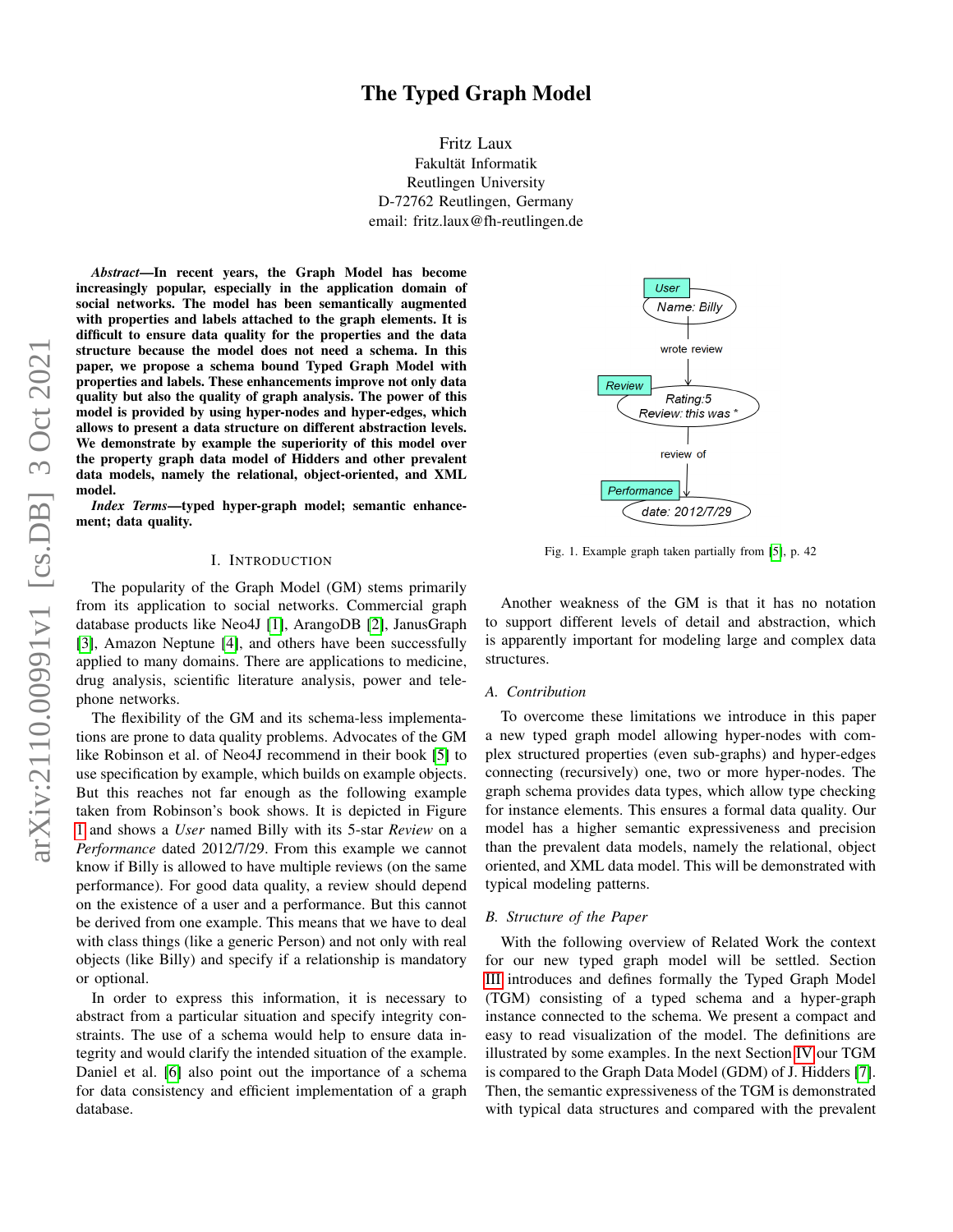data models, namely the relational, object oriented, and XML data model. The paper ends with a summary of our findings and gives an outlook on ideas for future work.

# II. RELATED WORK

Since the beginning of 1980 many papers on the GM have been published. DBLP [\[8\]](#page-6-7) alone retrieves 757 matches for the key words "graph data model". If we ignore the papers that present specific applications for the GM incl. XML or Hypertext applications a few dozen of relevant papers remain. In the following, we discuss only papers that present the GM and its extensions (e. g., the Property Graph Model (PGM)) with a formal foundation or papers that use a graph schema:

The notion of PGM was informally introduced by Rodriguez and Neubauer [\[9\]](#page-6-8). Spyratos and Sugibuchi [\[10\]](#page-6-9) use property graphs with hyper-nodes and hyper-edges for their graph data model. The main difference to our approach is that no schema is used and properties have no predefined data type. Another approach with hyper-edges is presented by Bu et al. [\[11\]](#page-6-10) who treats a label like a node connecting a set of nodes, which he calls hyper-edge. The nodes itself can be of different types. In this case Bu calls the graph a unified hyper-graph. The unified hyper-graph model is then applied to problem of ranking music content and combining it with social media information. Compared to our TGM the unified hyper-graph of Bu is only defined for graph instances. It is not not clear if the nodes have any type checking and if the whole graph is ruled by a schema.

Ghrab et al. [\[12\]](#page-6-11) present GRAB, a schemaless graph database based on the PGM. It supports integrity constraints but cannot ensure data quality because of missing data types for properties and labels. Neo4J [\[5\]](#page-6-4) has similar foundations and features. It has optional support for integrity constraints and comes with a powerful and easy to use graph query language, called *Cypher*.

All these PGM originate as instance graphs and no special attention is given to the graph schema. No attempt is made to specify the different types of edges and the multiplicity of connections (edges) between different node types. Nodes are not typed and labels are not a proper substitute.

Amann and Scholl [\[13\]](#page-6-12) seem to be the first authors who connect a graph schema with its graph database instance. Nodes and edges do not have properties but both must conform to the schema. Their model is used for an algebra (hyperwalk algebra) for traversing the graph.

Marc Gyssens et al. [\[14\]](#page-6-13) and Jan Hidders [\[7\]](#page-6-6) use a labeled GM to represent a database schema where each property of an object is modeled as a node in the graph. Labels are used to name node classes and edges. The models become confusing because a node represents either an object, a property or a data type. Still, it is not possible to restrict the cardinality of schema edges (relationships). Hidders' model is explained in more detail and compared to our TGM in Section [IV.](#page-3-0)

Similar to Amann and Scholl the paper of Pabón et al. [\[15\]](#page-6-14) uses a graph schema to query the graph database. They distinguish different node types, which they call "sort". The supported types are: *object class nodes* (complex objects), *composite-value class nodes* (for aggregate values), and *basicvalue class nodes* (primitive data types). This model seems to be equivalent to (complex) nodes with properties governed by a schema. A mechanism to abstract and group sub-graphs would help to make the model easier to communicate.

Pokorný [\[16\]](#page-6-15) uses a binary ER-Model as graph conceptual schema. For the graphical rendering he uses a compact entity representation for the nodes with attribute names inside the entity box. This solves the problem using the same node symbol for entities and attributes (properties) as it is the case with Gyssens [\[14\]](#page-6-13) and Hidders [\[7\]](#page-6-6) models. The edge cardinality is represented in a form of crow-foot notation.

In order to make the GM usable for real life scenarios with hundreds of schema elements, it is necessary to group or combine graph elements to higher abstracted objects. This would make the model easier to handle.

The need for grouping graph elements is addressed by Junghanns et al. [\[17\]](#page-6-16). Their model allows to form logical sub-graphs (graph collections) with heterogeneous nodes and edges. With this it is possible to aggregate sub-graphs, e. g., user communities. The authors use UML-like graphical rendering of nodes to make the model better readable but their model fails to specify the cardinality of schema edges.

A step toward to complex composite nodes as an alternative approach to aggregation presents Levene [\[18\]](#page-6-17) by allowing the graph vertices to be recursively defined as a finite set of graphs. These hyper-nodes do not form a well-founded set as a node may contain itself, which violates the foundation axiom for the Zermelo-Fraenkel set theory.

A relatively new formal definition including integrity constraints was given by Angles [\[19\]](#page-6-18). However, his model does not allow structured objects and grouping or aggregation. In the following section, we simplify his definitions and use it as basis for our TGM.

# *A. Comparison with Ontology Languages*

Ontology languages like RDFS [\[20\]](#page-6-19) and OWL [\[21\]](#page-6-20) are designed to specify ontologies and have their strength in allowing reasoning over instances of it. They are often used to semantically describe Linked Open Data (LOD) and the statement triples are usually visualized as graph structures. RDFS and OWL provide a general type system that could be used to form user defined types. This would allow to use it as basis for a graph schema language. But if we look at the W3C OWL 2 Structural Specification [\[22\]](#page-6-21) it seems difficult to define user specific classes and W3C itself uses UML class diagrams to illustrate OWL structures.

The specification of data structures is not their core intention. In RDFS for instance it is not possible to define the cardinality of relationships. Likewise, OWL Lite has strong limitations on allowing only 0 or 1 as multiplicity of properties. Simple unique requirements and relations like one-toone, one-to-many and many-to-one are cumbersome to define even in OWL Full. Complex data structures need a modeling language that allows to define different levels of abstraction,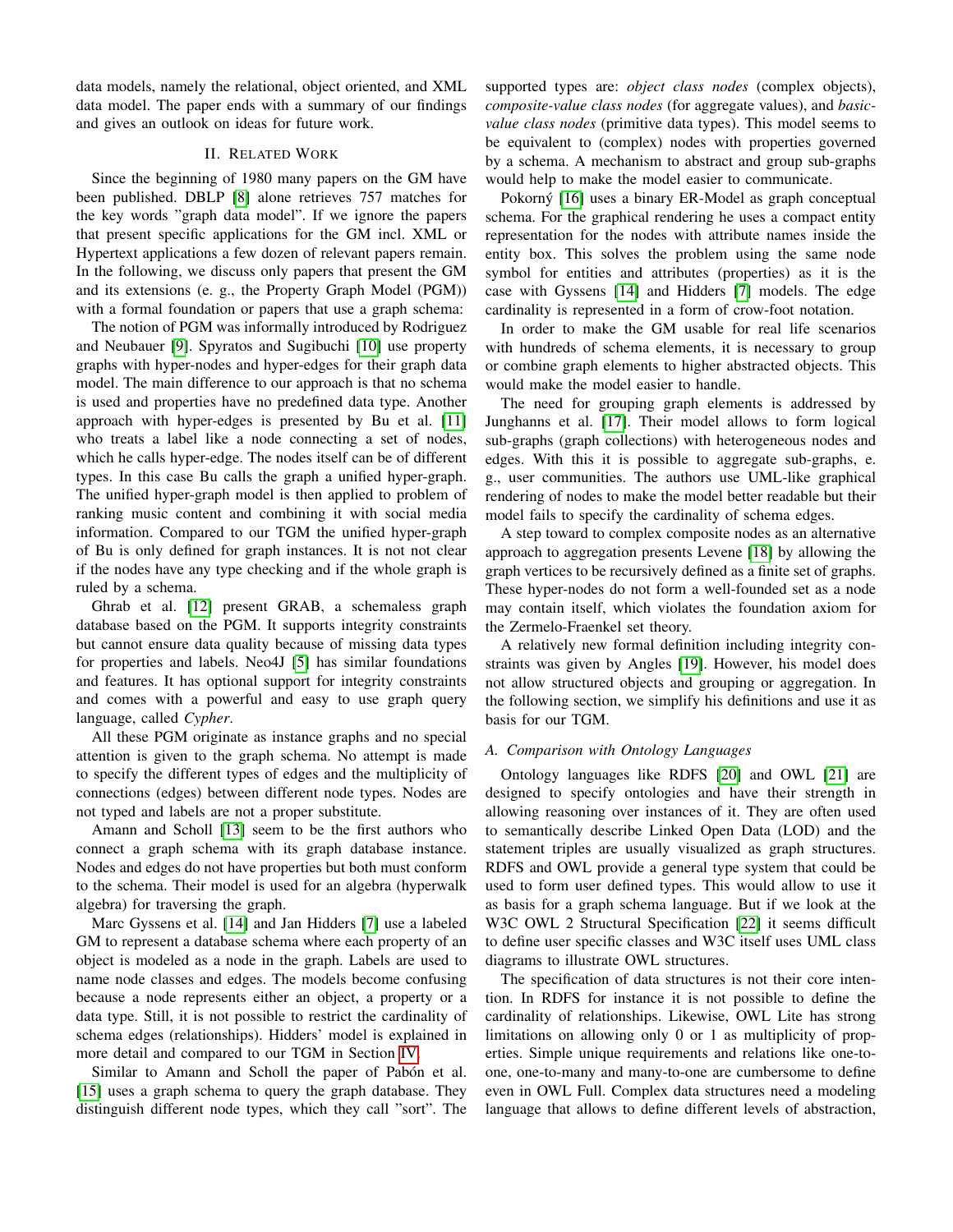which is not the strength of these ontology languages. Most examples of RDFS or OWL do not care about the multiplicity of relationships (cardinalities may be guessed via property names) and grouping of attributes seems to be on the same level as objects or subjects.

# III. THE TYPED GRAPH MODEL

<span id="page-2-0"></span>Our TGM informally constitutes a directed property hypergraph that conforms to a schema. In the following definitions our notation uses small letters for elements (nodes, edges, data types, etc.) and capital letters for sets of elements. Sets of sets are printed as bold capital letters. A typical example would be  $n \in N \subseteq \mathcal{P}(N)$ , where  $\mathcal{P}(N)$  is the power-set of N.

# <span id="page-2-1"></span>*A. Graph Schema*

Let  $T$  denote a set of simple or structured (complex) data types. A data type  $t := (l, d) \in T$  has a name l and a definition  $d$ . Examples of simple (predefined) types are  $(int, \mathbb{Z})$ ,  $(char, ASCII)$ , etc. It is also possible to define complex data types like an order line  $(OrderLine, (posNo, partNo, partDescription, quantity)).$ The components need to be defined in  $T$  as well, e. g.,  $(posNo, int > 0)$ . Recursion is allowed as long as the defined structure has a finite number of components.

Definition 1 (Typed Graph Schema). *A typed graph schema is a tuple*  $TGS = (N_S, E_S, \rho, T, \tau, C)$  *where:* 

- $N<sub>S</sub>$  *is the set of named (labeled) objects (nodes) n with data type*  $t := (l, d) \in T$ *, where l is the label and d the data type definition.*
- E<sup>S</sup> *is the set of named (labeled) edges* e *with a structured property*  $p := (l, d) \in T$ *, where* l *is the label and* d *the data type definition.*
- ρ *is a function that associates each edge* e *to a pair of object sets*  $(O, A)$ *, i. e.,*  $\rho(e) := (O_e, A_e)$  *with*  $O_e, A_e \in$  $\wp(N_S)$ *.*  $O_e$  *is called the tail and*  $A_e$  *is called the head of an edge* e*.*
- τ *is a function that assigns for each node* n *of an edge* e *a pair of positive integers*  $(i_n, k_n)$ , *i. e.*,  $\tau_e(n) := (i_n, k_n)$ *with*  $i_n \in \mathbb{N}_0$  *and*  $k_n \in \mathbb{N}$ . *The function*  $\tau$  *defines the minmax multiplicity of an edge connection. If the min-value*  $i_n$  *is* 0 *then the connection is optional.*
- C *is a set of integrity constraints, which the graph database must obey.*

The notation for defining data types T, which are used for node types  $N<sub>S</sub>$  and edge types  $E<sub>S</sub>$ , can be freely chosen. This makes the expressiveness of the TGS at least as strong as the models to which it is compared in Section [IV.](#page-3-0)

## *B. Typed Graph Model*

Definition 2 (Typed Graph Model). *A typed graph Model is a tuple*  $TGM = (N, E, TGS, \phi)$  *where:* 

- N *is the set of named (labeled) nodes* n *with data types from*  $N_S$  *of schema TGS.*
- E *is the set of named (labeled) edges* e *with properties of types from*  $E<sub>S</sub>$  *of schema TGS.*
- T GS *is a typed graph schema as defined in Subsection [III-A.](#page-2-1)*
- φ *is a homomorphism that maps each node* n *and edge* e *of* T GM *to the corresponding type element of* T GS*, formally:*

$$
\begin{array}{rcl}\n\phi: & TGM & \to TGS \\
n & \mapsto \phi(n) := n_S(\in N_S) \\
e & \mapsto \phi(e) := e_S(\in E_S)\n\end{array}
$$

The fact that  $\phi$  maps each element (node or edge) to exactly one data type implies that each element of the graph model has a well defined data type. The homomorphism is structure preserving. This means that the cardinality of the edge types are enforced, too. Data type and constraint checking is applied for all nodes and edges before any insert, update, or delete action can be committed. If no single type can be defined, union type or *anyType* (sometimes called *variant*) may be applied. Usually this is an indication for a weak data model and it should be clear that this could affect data quality and processing.

As graphical representation for the TGS we adopt the UML-notation for nodes and include the properties as attributes including their data type. Labels are written in the top compartment of the UML-class. Edges of the TGS are represented by UML associations. For the label and properties of an edge we use the UML-association class, which has the same rendering as an ordinary class but its existence depends on an association (edge), which is indicated by a dotted line from the association class to the edge. This not only allows to label an edge but to define user defined edge types. The correspondence between the UML notation and the TGS definition is the following:

TABLE I. TGS correspondence with UML notation

| <b>TGS</b>     | UML                                                                           |
|----------------|-------------------------------------------------------------------------------|
| $n \in N_S$    | class                                                                         |
| $e \in E_S$    | association                                                                   |
| $t=(l,d)\in T$ | $l =$ name of <i>n</i> resp. <i>e</i> ; $d =$ type of <i>n</i> resp. <i>e</i> |
| $\rho(e)$      | all ends of $e$                                                               |
| $\tau_e(n)$    | (min,max)-cardinality of e at n                                               |
|                | constraints in $[$ ] or $\{$ $\}$                                             |

The use of hyper-nodes  $n \in N_S$  and hyper-edges  $e \in E_S$ instead of simple nodes resp. edges allow to group nodes and edges to higher abstracted complex model aggregates. This is particularly useful to keep large models clearly represented and manageable. Large graph models may then be grouped into sub-graphs like in Junghanns et al.[\[17\]](#page-6-16). Each sub-graph can be rendered as a hyper-node. If the division is disjoint these hyper-nodes are connected via hyper-edges forming a higher abstraction level schema (see Figure [3](#page-4-0) (b)).

## *C. Examples*

Lets recall the example graph from Figure [1](#page-0-0) and model its corresponding schema. We want to make clear that a user may write as many reviews as he likes, but only one for a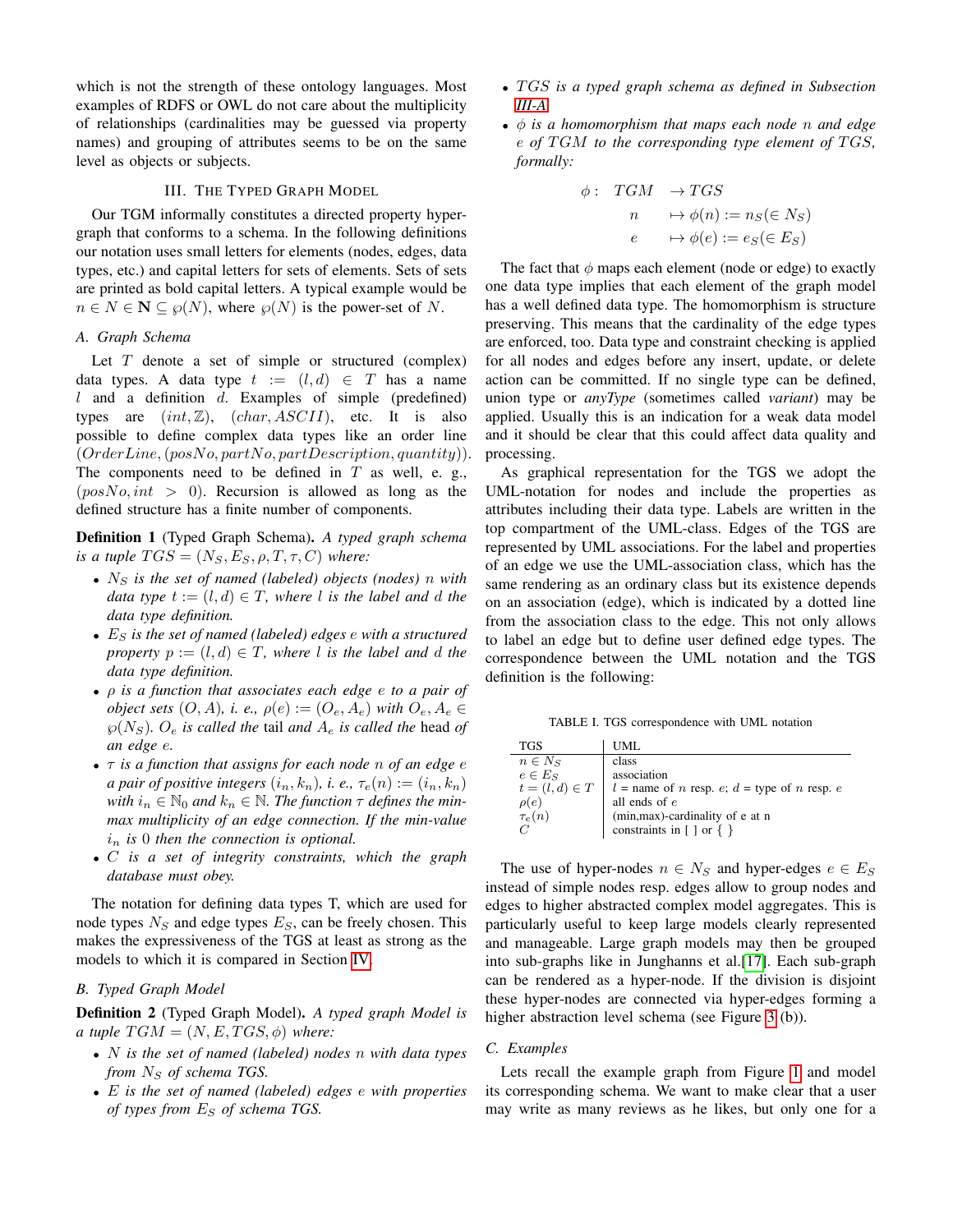<span id="page-3-1"></span>

Fig. 2. Example graph with schema in UML notation

particular performance. A rating needs to refer exactly to one performance and one user. This is reflected in Figure [2](#page-3-1) by the "1:many" and "0 or many:1" relationships. We use the UMLnotation for the schema and keep the notation from Figure [1](#page-0-0) for the instance graph for clarity.

The homomorphic mapping  $\phi$  guaranties that the instance graph obeys the schema, i. e. type, cardinality, and constraint checking. Now, it is clear from the schema that a user must have at least one review. The review is existence dependent on the user and a performance. The "wrote review" edge is a 1:many relation and "review of" is an optional many:1 relation. This has the consequence that a review needs a person and a performance. But, a performance may exist without any review.

In the next example we present a commercial enterprise that sells products and parts to customers. The enterprise assembles products from parts and if the stock level is not sufficient it purchases parts from different suppliers. Figure [3](#page-4-0) models this situation using UML rendering. It demonstrates the abstraction power of the TGM showing two schema abstraction levels. The upper part (a) shows the TGM on a detailed level. The properties are suppressed in the diagram for simplicity except for *Customer* and *CustOrder*. The schema is grouped into 3 disjoint sub-graphs depicted with dashed shapes.

In the lower part (b) these sub-graphs are shown as hypernodes of the graph schema. This allows a simplified and more abstracted view of the model. Also, some aggregate properties (e. g. #orders) are shown to illustrate the modeling capabilities. The hyper-edges connecting these abstracted nodes must use the most general multiplicity of the multiple edges it combines. In the example the edge *orders/from* combines two edges, i. e., *orders* with 0..1 - 1 multiplicity and *from* with 0..\* - 0..\* multiplicity, which leads to the most general multiplicity.

#### IV. COMPARISON WITH OTHER DATA MODELS

<span id="page-3-0"></span>In the following, we compare our TGM to other models with respect to structural differences and schema support. We point out modeling restrictions of these models and show how such situations are modeled with TGM. Query and manipulation languages are beyond the scope of this paper.

## *A. Comparison with GDM of Jan Hidders*

Jan Hidders' [\[7\]](#page-6-6) model added labels and properties together with their data types to nodes and edges (relationships). Property names are modeled as edges in the schema. This allows to model labeled relationships with complex properties. Structured and base data types share the same graphical representation, which makes it difficult to distinguish both. The ISA-relationship is rendered as a double line arrow. Hidders' model does not allow to restrict the cardinality of relationships. This restriction limits its modeling power compared to the TGM, which provides a min-max notation for the cardinality.

The example in Figure [4](#page-4-1) is from the publication of Hidders [\[7\]](#page-6-6). The schema shows *Employee* and *Department* classes linked by a *Contract*. The relationship *Contract* is existence dependent on the connected nodes. The properties of *Contract* are salary of type *int*, begin-date and end-date of structure-type  $date = (day, month, year)$ . In Hidders' model these dates are modeled on the element level using data type *int*. Hidders' schema elements, i. e., nodes (objects), edges (properties) and data types appear on the same visual level, which makes it difficult to read and obscures semantics. The modeling power of complex data types provide a clear advantage for the TGM.

#### *B. Comparison with the Relational Model (RM)*

There is a 1:1 correspondence between attributes and properties and any relation can be modeled as a node with properties. The min-max notation for relationship multiplicity can model any link cardinality. The TGM can therefore easily represent tabular structures, foreign key constraints (manyto-one relationships), and join-tables as the building blocks of the RM. Beyond this, the TGM is able to directly model many-to-many relationships of any min-max multiplicity. This makes the TGM strictly stronger than the relational model. Another difference to the RM is that foreign keys (FK) are not necessary because their function is taken over by an edge linking the FK-node (Table 1 without FK) with the referenced node (Table 2). This can be seen in Figure [5](#page-4-2) (a).

A join-table in the RM is existence dependent on the tables it refers to by FKs. The FKs forming the primary key (PK) of the join table are not necessary in the TGM because of the same reason as mentioned above.

In Figure [5](#page-4-2) (b) the join-table RST maps directly to an hyperedge labeled RST with property  $col_3$  and without FKs. To make the ternary relationship example less abstract the RST could be an offer of products from Table 1 from a supplier of Table 3 to the client of Table 2. With this in mind it is clear that an offer depends on the product, the supplier, and the client.

The TGM can also represent non-normalized tables because the model supports complex structured data types having multivalued or array data. It is only necessary to define the necessary data types in the set of available data types T.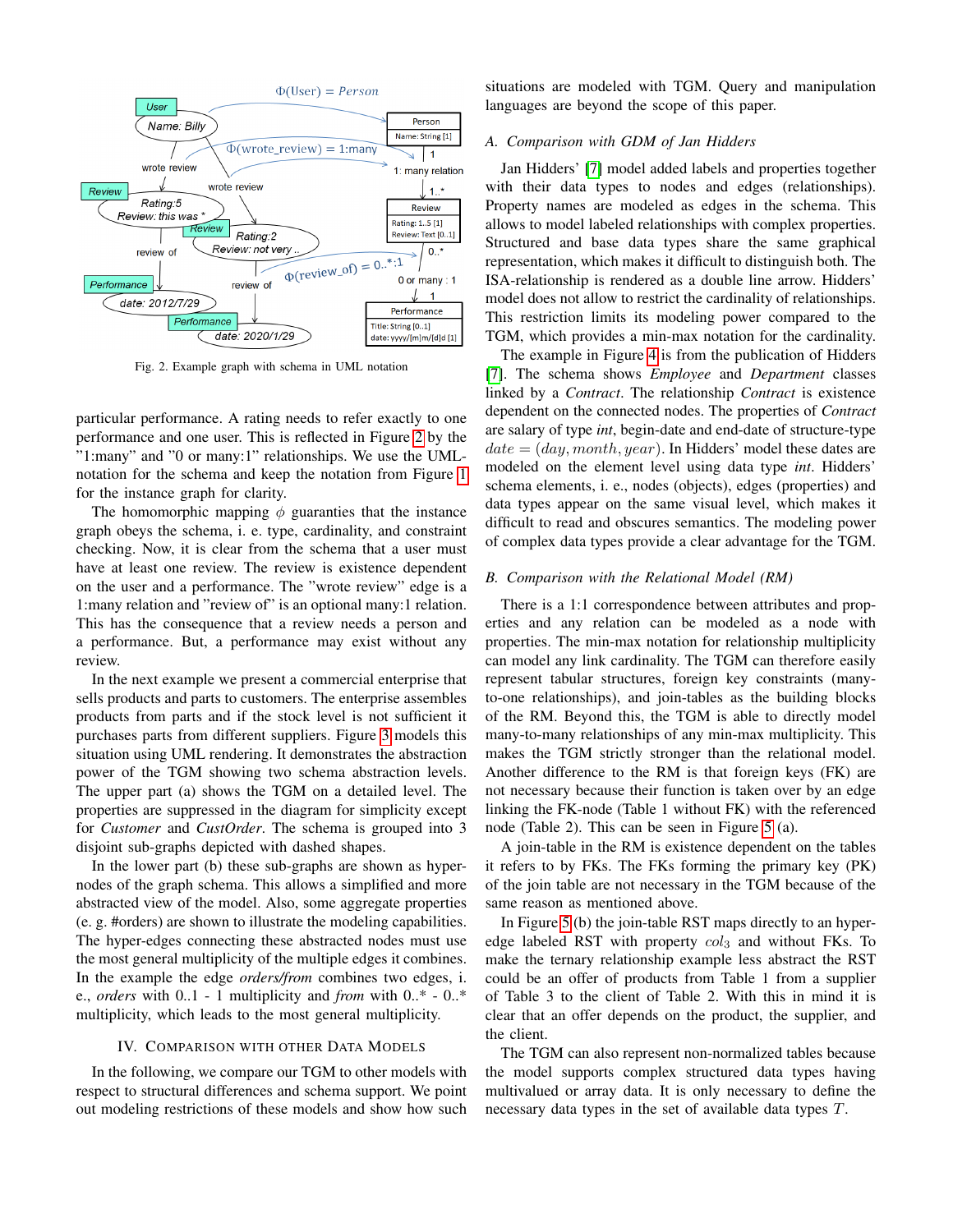<span id="page-4-0"></span>

Fig. 3. Example TGM of a commercial enterprise showing two levels of detail

<span id="page-4-1"></span>

(a) Example schema from Hidders' GDM



Fig. 4. Comparison by example with Hidders' GDM

## *C. Comparison with XML Schema*

XML documents represent hierarchical hypertext documents. The document structure is defined by an XML schema. The hierarchy of XML-documents is directly supported by the TGM using directed edges. XLink provides references (arcs)

<span id="page-4-2"></span>

(b) 3 nodes (tables) connected by a ternary hyper-edge (join-table)

Fig. 5. Modeling a many-to-one relationship (FK) and a ternary join-table with TGM

between elements of internal or external XML-documents. Extended XLinks can connect to more than one element, but the references are always instance based, i. e. the target elements must be listed by URI. The TGM is more abstract and expressive allowing the definition of non-hierarchical references on the schema level.

As example serves a bookstore offering an unlimited number of books. A simple XML-schema for the bookstore is given by w3schools.com. The schema defines books with elements like "title", "author", etc. and its corresponding data types. Some data types are not as precise as they could, e. g. the data type xs:double for the price element. We will replace cs:double in our TGM by the money-type *euro* to be more precise. Some elements have attributes attached like the language ("lang") of a book title. The attribute minOccurs="1" of xs:sequence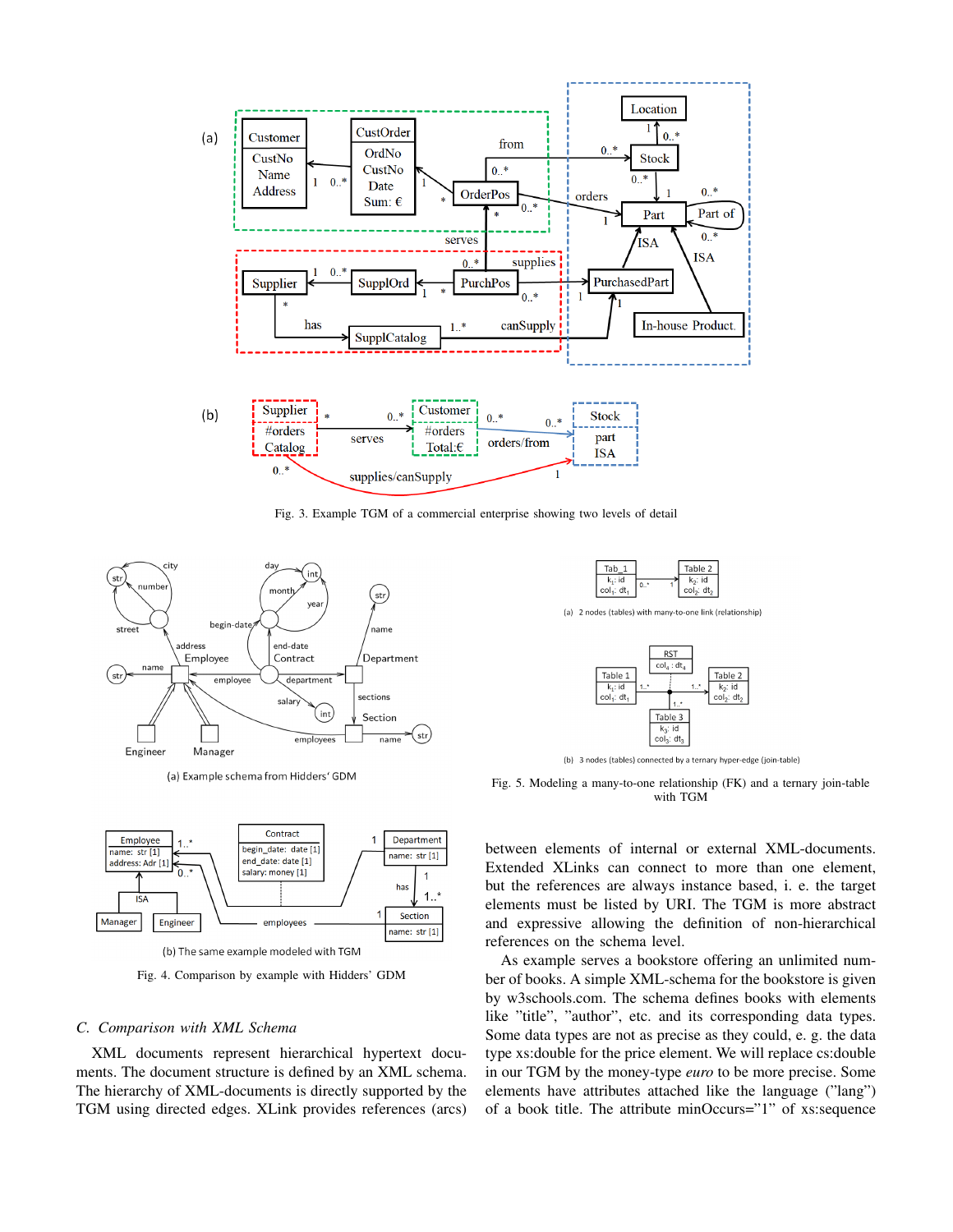<span id="page-5-0"></span>

(a) Compact representation (b) Detailed showing each XML-element

Fig. 6. Comparison by example with the XML Schema

#### requires the bookstore to have a least one book.

```
<?xml version="1.0" encoding="utf-8"?>
<xs:schema ... >
  <xs:element name="bookstore" >
    <xs:complexType >
      <xs:sequence minOccurs="1"
          maxOccurs ="unbounded" >
        <xs:element name="book" >
          <xs:complexType>
            <xs:sequence>
              <xs:element name="title" >
              <xs:complexType>
                <xs:simpleContent>
                  <xs:extension base="xs:string">
                    <xs:attribute name="lang"
                        type="xs:string" />
                  </xs:extension>
                </xs:simpleContent>
              </xs:complexType>
                </xs:element>
              <xs:element name="author"
                  type ="xs:string"/>
              <xs:element name="year"
                  type ="xs:integer"/>
              <xs:element name="price"
                  type ="xs:double"/>
            </xs:sequence>
            <xs:attribute name="category"
                type="xs:string"/>
          </xs:complexType>
        </xs:element>
      </xs:sequence>
    </xs:complexType>
  </xs:element>
</xs:schema>
```
If we model the XML-elements as nodes in TGM then XML-attributes and the element values should be represented as properties. The name of an XML-element is mapped to a node label. The order of the XML-elements cannot be represented with this approach and XML-element values can be distinguished from XML-attributes by convention only.

An alternative TGM model represents the complete book structure as one node. In this case the XML-elements and their attributes are modeled as structured properties of the book. The order of the elements and their associated attributes can be preserved. In fact, if XML Schema is used for specifying the data types  $N<sub>S</sub>$  and  $E<sub>S</sub>$  (see Subsection [III-A\)](#page-2-1) all the flexibility and semantics provided be XML Schema can be represented with the TGS. This argument shows that the TGM is at least as powerful as the XML model.

<span id="page-5-1"></span>

Fig. 7. Comparison by example with the OOM

The example bookstore is depicted in Figure [6](#page-5-0) where the left part (a) shows the compact version with the whole book modeled as one node and the right part (b) shows the version where each XML-element is modeled as node. We see from this example another possibility to use sub-graphs for higher abstracted models.

## *D. Comparison with the Object-Oriented Model*

Because we already use the UML for rendering the TGM, it is easy to see that classes correspond one-to-one with typed hyper-nodes. Any methods are simply ignored as we only deal with the network structure of OOM. Any complex internal class structure can be directly modeled by appropriate data types  $t \in T$ . The type set T is defined beforehand but can contain any user defined structures. In contrast to the OOM the TGM allows different levels of abstraction in the modeling depending whether a structure is modeled by a detailed graph with simple types or a more compact graph using complex data types. This shows the same semantic expressiveness for structures, but a higher flexibility of the TGM. Considering the operations on data the OOM has the advantage to specify the allowed operations by methods.

The UML provides a rich set of association types, which need to be mapped to the label of the edges. Our TGM provides types not only for nodes but also for edges (called associations in UML). With this information it is possible to model different association types like aggregation, generalization, etc. Even user defined associations are possible, e. g., an aggregate could be further qualified as un-detachable or detachable composition or a loose containment. The arrow of the edge only indicates the reading direction of the association but does not limit the navigation of the TGM.

It is also possible to model recursive structures as the examples from Figure [7](#page-5-1) illustrates. The bill of material (BOM) is an important example for a recursive structure used in production planning and control. It defines recursively a (compound) part with its components until a single part is reached. As example